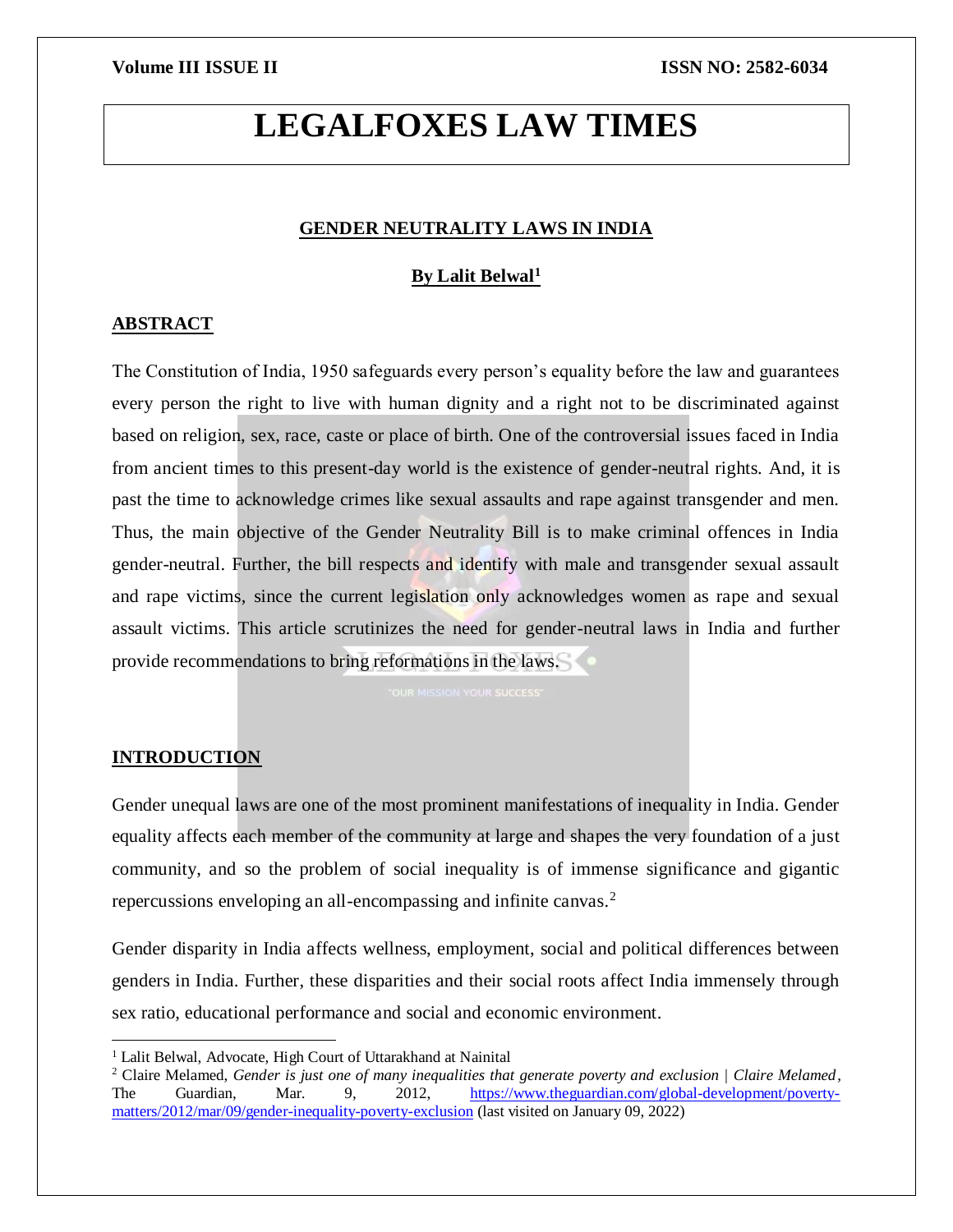The term Gender-neutral signifies the view wherein the policies, language and any other social or political institution should avoid discrimination or distinguishment on the roles of different genders to avoid the different roles specified by the society at large about a specific gender.

India has witnessed various "Women's Rights Movement", similarly "Men's Rights Movements" and "Lesbian, gay, bisexual, transgender and queer (LGBTQ) Rights Movement" had put forward the undue harassment, mental torture and legal and social difficulties faced by them.

### **GENDER-NEUTRALITY BILL**

The Gender Neutrality Bill was introduced in the year 2012 but the same was suspended in 2013 when it was reported by the Ministry of Home Affairs that "only a man can be a perpetrator and not a victim" which brings us to the question of whether Indian Constitution made quality accessible as per the gender and their roles defined by the society.

The Criminal (Amendment) Bill, 2019 has introduced alterations in the Indian Penal code, Code of Criminal Procedure and the Indian Evidence Act to substitute the word "men" or "women" to "other person" or "any person". Further alteration is proposed to substitute the words "penis" or "vagina" with the word "genitals" which would help in shattering the untrue image of always the man being a perpetrator and the woman as always being the victim, i.e. "All men are bad" which leads to discrimination and harassment of men and transgenders in Indian society.

This bill will further recognize the rights of persons protecting themselves from false accusation cases of rape, preventing child abuse, custodial rape and sexual abuse of any gender, which will help men and transgenders to come forward and safeguard themselves from rape and sexual assault wherein a legal platform will be available for them too.

The main reason for introducing this bill is to recognize and empathize the rights of men and transgender to guarantee legal recourse from sexual assault and rape and to break down the stereotype that men cannot be raped or be sexually assaulted too. Generally, it is assumed by the society at large that men or transgenders cannot be raped or sexually assaulted and be a victim of any such incident but with this bill not only they will be safeguarded their rights but if any such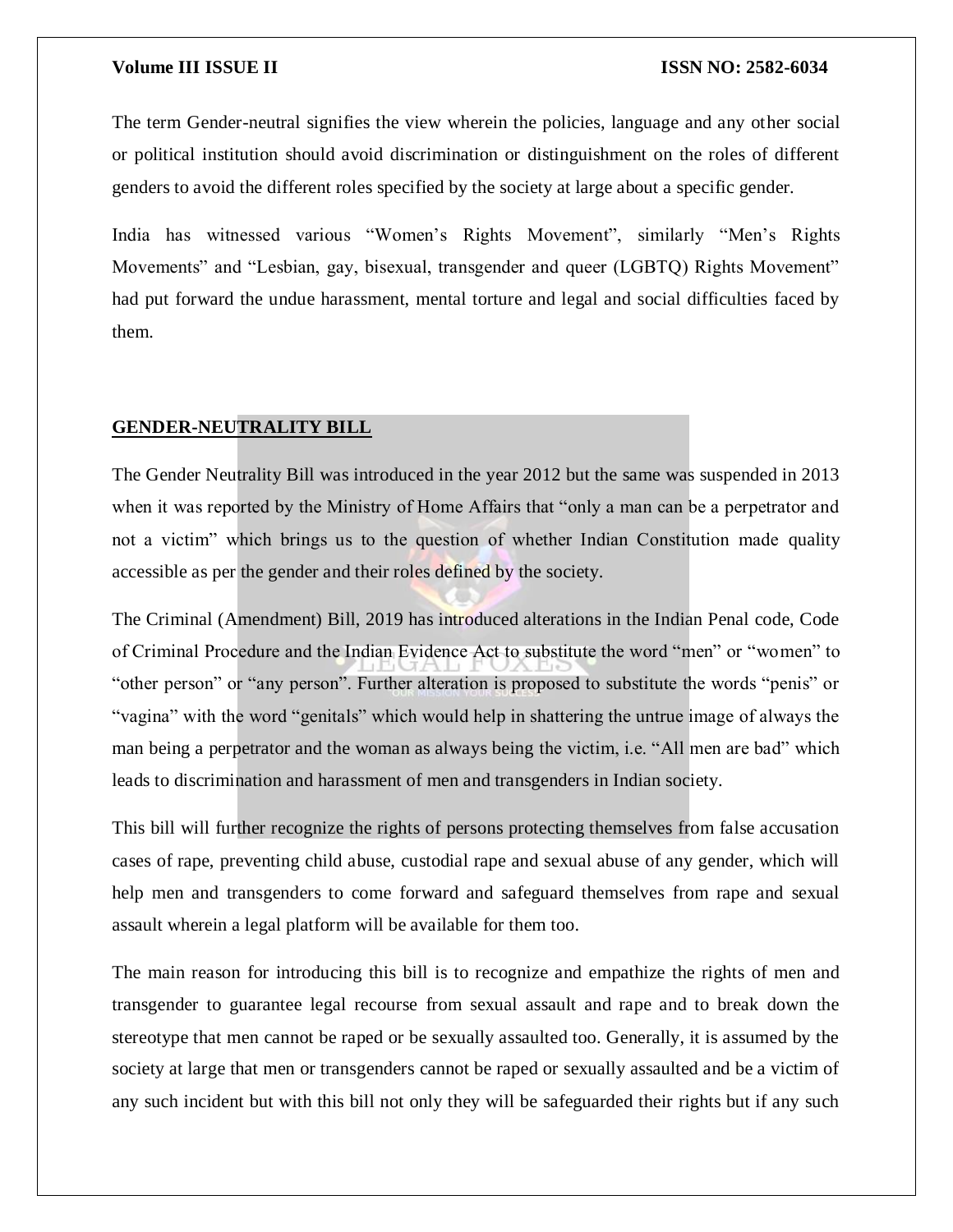incident takes place then there will be provisions for them to take recourse to rather than before wherein they are just helpless and shamed by the society to put forward such unfortunate incidents and suffer. No one thought that the reason behind men or transgenders not filing complaints of such unfortunate incidents is not because they cannot be a victim but a lack of legal recourse or lack of provision under the legal system in India.

In a survey conducted by the Ministry of Women and Child Welfare in the year 2007, it was bought into notice that 53.22% of children have faced one or more forms of sexual abuse and out of that 52.94% was comprised of boys who faced sexual abuse in form or another.

### **GENDER-NEUTRAL LAWS- WEAPON OR SHIELD?**

Nowadays, everyone talks about gender-neutrality but the reality is sadly far from realism. It is right that there was a need for the government to lay down special provisions in the Constitution to safeguard and ensure equality but nowadays these provisions are undoubtedly unfair to men and transgenders. It is the right time for gender-neutral laws since it's not always the men who are at fault or perpetrators and women are always perceived as victims, which is not entirely true and in present time, at times it can be vice-versa too.

It is not fair that laws consider sexual or economic abuse of women and does not recognize and empathize with the sexual or economic abuse of men and transgenders which reflects the inequality in the legal system in India. Certainly, India is regularly considered as a country that follows a grungy treatment towards women but no one has given a single thought about the abuse faced by men or transgenders by women. India now needs a law that not only protects women's privileges but also protects the privileges of men and transgenders, so that the victim is rightly protected and no gender is harassed by way of false charges or worse, not even considered a victim. Gender-Neutral laws will protect the victims, to ensure that the laws are not used as weapons instead of shields, which is the primary motive of the legislation.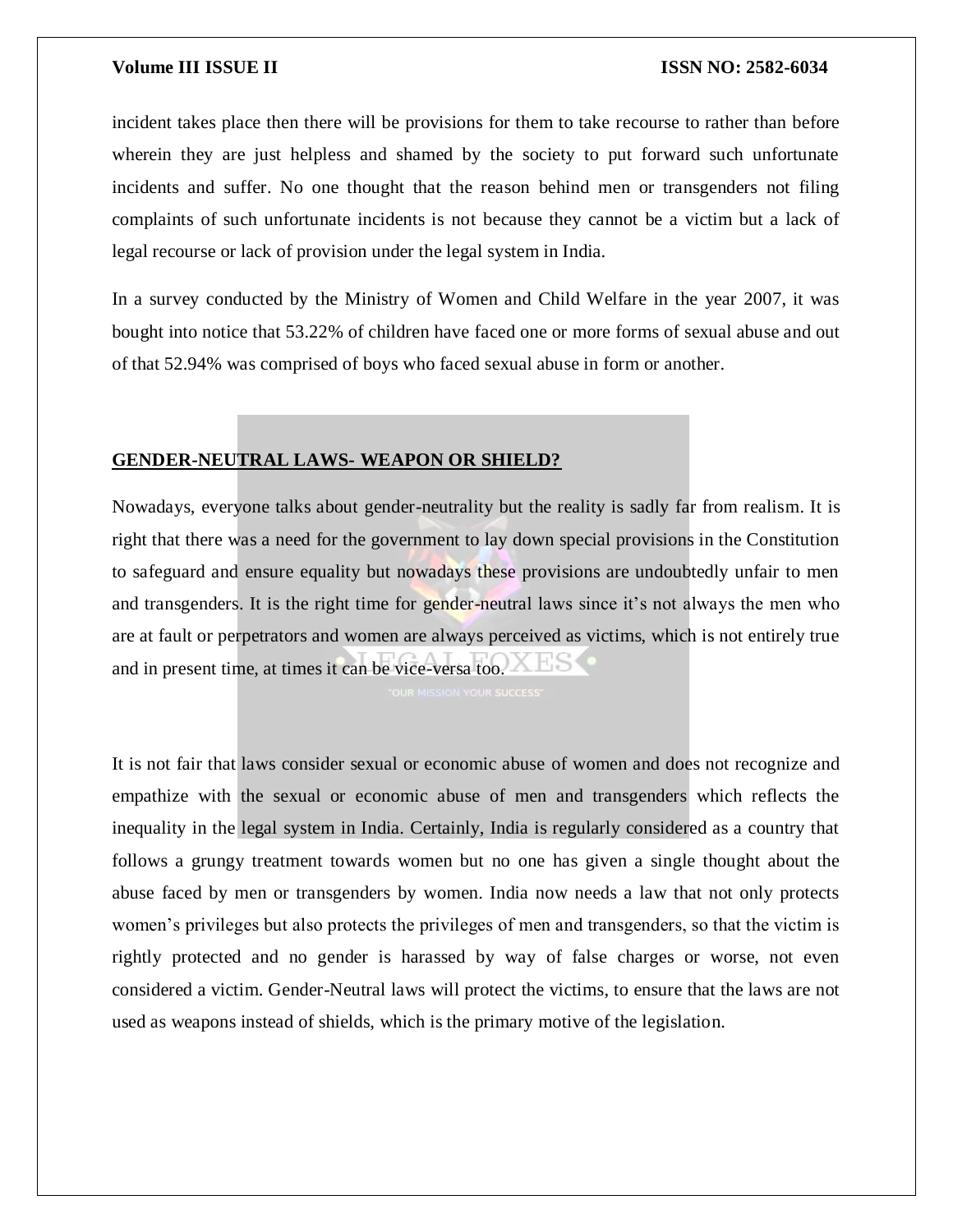$\overline{a}$ 

### **WHY IS THERE A NEED FOR GENDER-NEUTRAL LAWS IN INDIA?**

Indian criminal laws have been amended numerous times over years to adhere to the needs of time and change in scenario. Like the laws of sexual offences were amended following the Nirbhaya case for women protection. The main crux of the Criminal Law (Amendment) Bill, 2019 is to provide for legislation that is gender-neutral and safeguards every person who has suffered any form of sexual abuse and punish the perpetrator irrespective of their gender.

Furthermore, it is critical to recognize and empathize with the grey area under the existing criminal laws in India wherein the rape and sexual assault of men and transgenders are not considered as an offence. Other genders beyond the age of 18 have no legal recourse to protect themselves because they do not fall under the purview of the POCSO after the age of 18 years. Also, there is no denying that women are sexually assaulted and all of the legislation enacted helps women well within the bounds of equality but it is necessary to alter make the laws genderneutral for the progressive evolution of law to safeguard men and transgenders from any form of sexual abuse and provide them with the legal recourse and have legislation relating to any form of sexual abuse to reflect evolving social morals. This change will help more victims to seek help and justice.

## **OLEGAL FOXES**

*"All human beings are potential rape victims. Spouses are raped. Male and female children are raped. Babies are raped. Physically handicapped persons are raped. Anaesthetized patients are raped. Mothers, fathers, brothers and sisters are raped. Adolescents rape one another as well as older persons and children. Male and female prisoners rape each other. During wars, soldiers have been known to rape entire communities. Males rape females and males. Many rapists are gender and age blind. Females rape other females and males. No person is immune from the human potential to rape or be raped."<sup>3</sup>*

The need for gender-neutral laws is of high requirement in the rape and sexual assault legislation as from the beginning women are only considered as the victims of the crime due to the prevalent patriarchy in Indian society. The rise of women empowerment and feministic approach

<sup>3</sup> Noreen Abdullah Khan, Male Rape: The Emergence of a Social and Legal Issue 1 (Palgrave Macmillan, New York, 2008)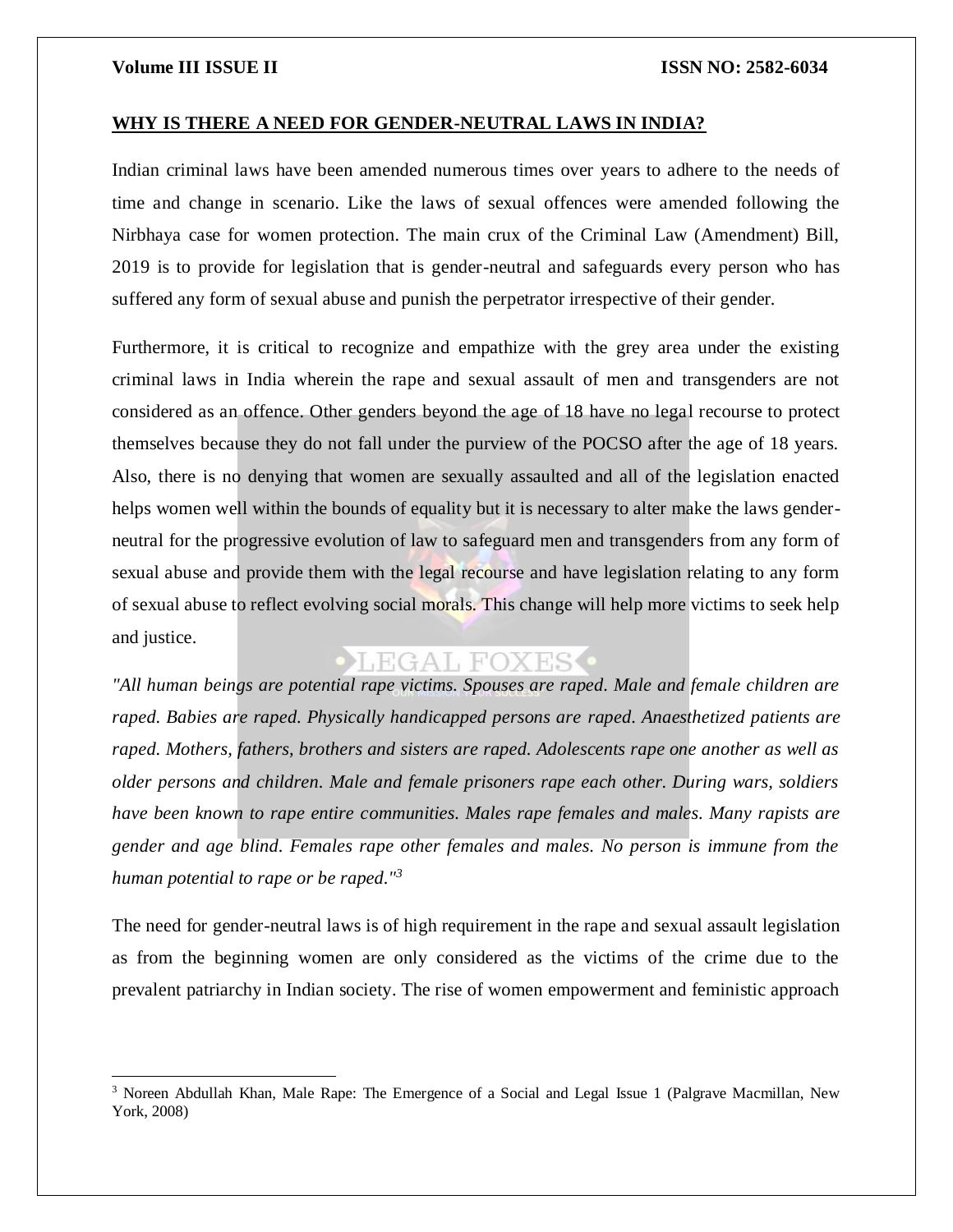did touch the upliftment of women but it did not take into account the need for gender-neutral laws in India which bypassed the abuse and harassment faced by the other genders in India.

Women in India are safeguarded by the different statutes in India but despite having equal fundamental rights given to men and females, the rights of men are not recognized compared to those of women.

The scenario has changed today and many PIL(s) have been filed in various High Courts and the Apex Court for making rape and sexual assault laws gender-neutral. In 2017, the question of the legality of existing rape laws in which only men are considered to be the perpetrator was raised in Delhi High Court.<sup>4</sup> Similarly, another PIL was dismissed by the Apex Court where a plea was mentioned to make rape laws gender-neutral as there are no laws to safeguard men from sexual harassment in India.

The Fundamental Rights guaranteed to men and women are also available to the third gender. India recognizes the third gender as Transgender legally. Also, Section 377 of the Indian Penal Code, 1860 was decriminalized after the landmark judgement of the Hon'ble Supreme Court in the case of Navtej Singh Johar versus Union of India<sup>5</sup>.

The Law Commission further recommended making rape and sexual assault laws gender-neutral. Also, the Union Government agreed to make gender-neutral legislation by substituting "women" instead of the word "person" after the Nirbhaya incident to cover all forms of sexual violence but due to the criticism from the feminist groups due to the prevalent patriarchy present in the Indian society the Criminal Law (Amendment) Act, 2013 restored to the gender-specific definition of the rape and sexual assault laws.<sup>6</sup>

The Rights of Transgender Person's Bill, 2014, the Rights of Transgender Person's Bill, 2015 and the Transgender Person's (Protection of Rights) Bill, 2016 are certain bills that gave rights to Transgender persons and the main crux of these bills were drawn from the infamous judgement

 $\overline{a}$ 

Delhi HC issues notice to Centre in PIL seeking gender-neutral IPC rape, https://www.barandbench.com/news/delhi-high-court-rape-section-375-gender-neutral (last visited on January 9, 2022)

<sup>5</sup> (2018) 1 SCC 791: (2018) 1 SCC (Cri) 499: 2018 SCC OnLine SC 10

<sup>6</sup> Structural Violence on Women: An Impediment to Women Empowerment, https://www.ncbi.nlm.nih.gov/pmc/articles/PMC5561688/ (last visited on January 8, 2022)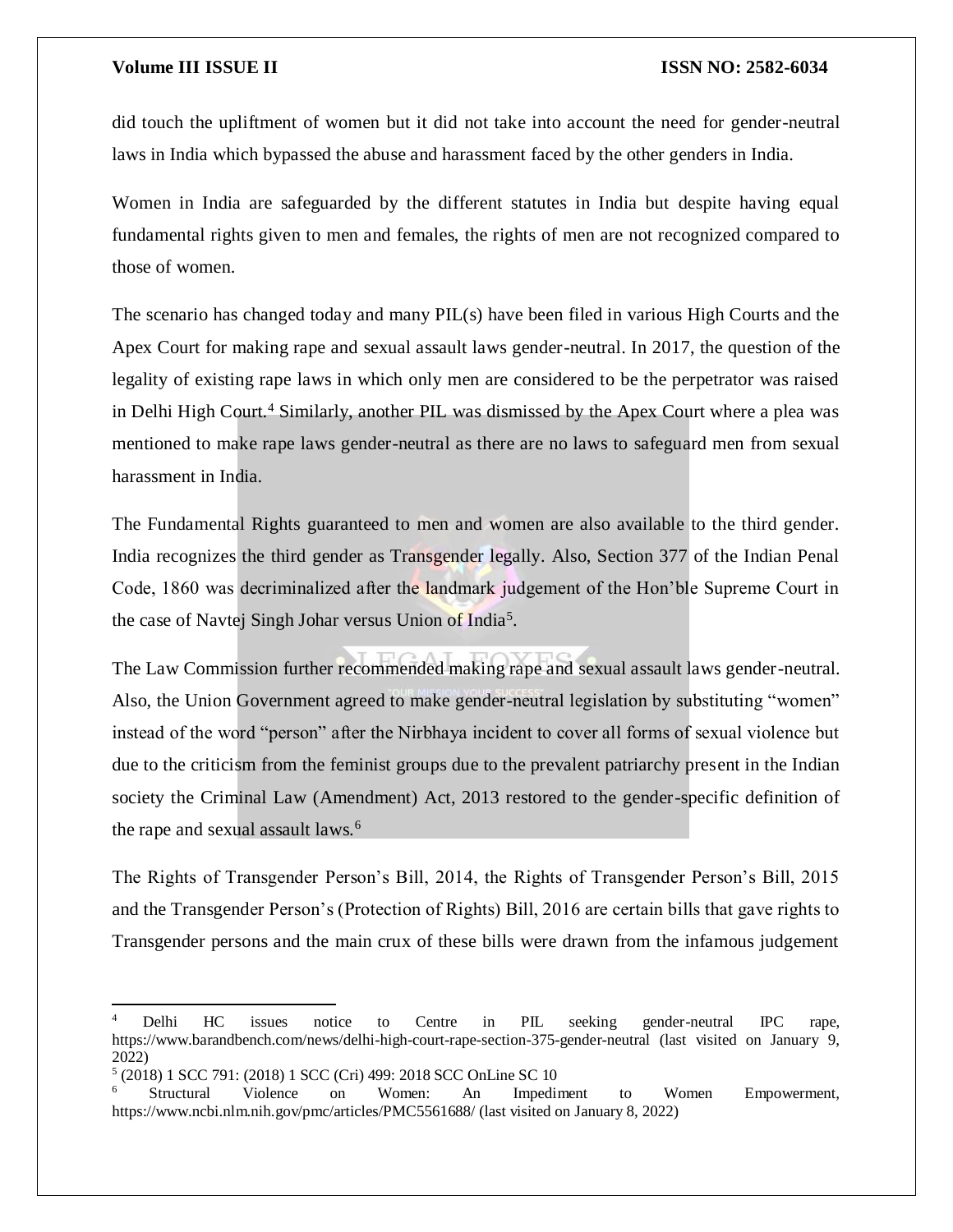of NALSA versus Union of India<sup>7</sup> wherein the legal identity of Transgender persons was given to them. Further the Transgender Person's (Protection of Rights) Bill, 2017 was introduced to tackle the social stigma and issues faced by the third gender in Indian and society and ways to empower them.

Even though the Constitution of India safeguards the rights of citizens of the country and guarantees equality but there are some legislations like rape and sexual assault laws that are gender-biased and grant protection to one segment of the genders in India due to the background of the prevalent patriarchal society in India. The scenario today has changed and there is a requirement of gender-neutral laws in India and it is on the part of the lawmakers to alter these laws and bring about a change with safeguards and guarantees equal rights to all genders in India and similar stringent laws for violation, abuse or harassment of any gender.

### **CONCLUSION**



Indeed, most laws in India are meant for both male and female genders but now it's time to include and recognize the rights of transgender in these laws. Also, surprisingly, the existing rape and sexual assault laws are female-centric. It is the right time to reassess the legal definition of sexual assault as well as rape and it must be categorized in compliance with all the possible degrees of harm that can be caused by any gender to another gender.

It is need of the hour in India to establish gender-neutral laws which imply that any gender can have easy access to justice, to bring an end to the discrimination in respect of sexual crimes of any specific gender. And, only when this level of treatment of equality is met in India it can be truly said it has satisfied the very basic nature of the Constitution against the challenge to the basic structure, i.e. discrimination.

Rape and Sexual Assault law in India needs to be amended and include all illegal penetration in genitals with any object or any part of the perpetrator's body or genitals. The existing law has failed to recognize that rape and sexual assault can happen with anyone and further anyone can be a victim be it a man, woman or transgender and thus anyone can be a perpetrator be it a man,

 $\overline{\phantom{a}}$ 7 (2014) 5 SCC 438: 2014 SCC OnLine SC 328